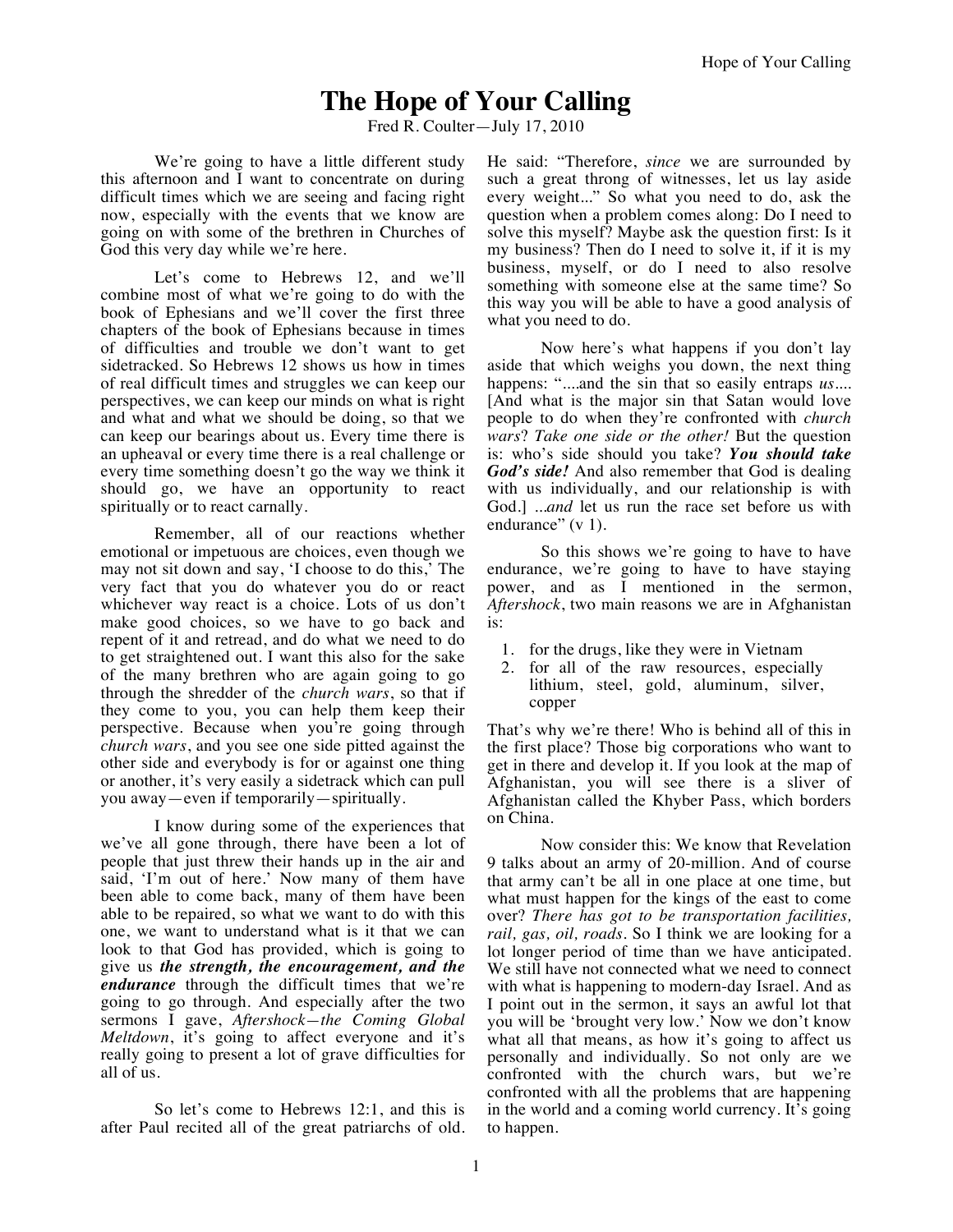You have to have a world currency and a world banking system before you can have the *mark of the beast*. So the mark of the beast will be the last thing that will take place financially. The coming world currency will not be the mark of the beast. A coming world credit card will not be the mark of the beast. But when they put it on your hand or on your forehead, then it is. So we know where to draw the line.

Now here's the key that God want us to always to keep in mind, v 2: "Having *our minds* fixed on Jesus, the Beginner and Finisher of our faith... [Isn't it interesting? 'I'm the First and the Last, the Beginning and the End.' See, it is a true statement that the work of Christ, for redemption and reconciliation, was finished at the cross, but that is only the beginning for those that He called. That's where Protestantism misses the point. They say, 'Finished the work of Christ. It's over and done except Jesus, it's true.' *No!* You have to grow in grace and knowledge because the plan of God is greater than what they've ever imagined.] ...Who for the joy that lay ahead of Him endured *the* cross, *although* He despised *the* shame, and has sat down at *the* right hand of the throne of God."

And where are we eventually going to be? *Right in New Jerusalem!* Not only at the throne of God, but we're going to see the Father face-to-face. So he says, v 3: "Now meditate deeply on Him Who endured such great hostility of sinners against Himself so that you do not become weary and faint in your minds." Now let's come to the Epistle of Paul to the Ephesians.

Now Ephesians, Philippians, and Colossians are what I like to call Paul's inspirational epistles. Here's another thing that is amazing about these epistles. Paul was in prison and is it not true that when you come to a great trial, and you're relying on God and trusting in Him, that He gives you strength and He gives you more inspiration at that time—doesn't He? And this is why these are so inspiring. And we're going to find in this the whole reason for the grace of God and commandmentkeeping in the series that I've just recently been doing. Here's the whole purpose of it. Here is where we're headed. Here is where we're going.

We're going to see that God the Father and Jesus Christ are personally involved in our lives. It's not a matter of a church attendance. It's not a matter of what side you're going to take. It's a matter of your love and faithfulness and devotion to God the Father and Jesus Christ and what They have done for us and what They are doing for us at the same time. I love all of Paul's openings here of every epistle. You go back and read the opening of every epistle.

Ephesians 1:1: "Paul, an apostle of Jesus Christ by *the* will of God, to the saints who are in Ephesus and to *the* faithful in Christ Jesus…. [Now isn't that an interesting statement? He knew that this was going to go beyond just to the Ephesians.] …Grace and peace *be* to you from God our Father and *the* Lord Jesus Christ...." (vs 1-2).

Everything that God does with us is because of His grace. That's why when we understand the truth about commandment-keeping for the New Testament,

- that we need repentance
- that we need the Holy Spirit
- that we need the Word of God
- that we have a high spiritual standard to keep
- that the keeping of the commandments is all through the grace of God

—because as Jesus said in Matthew 5:48, 'Be perfect as your Father in heaven is perfect.' That's the goal, but it can only be accomplished spiritually. So it's through grace and peace. If you're spiritually minded, you have *peace* with God. If you're carnally minded, you're an *enemy* of God—correct? *Yes!*

"...from God our Father and *the* Lord Jesus Christ…. [Now Paul was really rude to the Holy Spirit, *if* the Holy Spirit were God. Because never once in all the fourteen salutations of his epistles, does he mention God the Holy Spirit.] (Notice again, he repeats it): "Blessed *be* the God and Father of our Lord Jesus Christ, Who has blessed us with every spiritual blessing in the heavenly *things* with Christ" (vs 2-3). Now we haven't received all of them yet. But you start looking at the spiritual blessings that God has given us:

- 1. His Spirit
- 2. His Word
- 3. fellowship with Him
- 4. understanding of prophecy, to the degree that we understand it
- 5. the strength and ability to overcome sin
- 6. the ability to come to God and repent
- 7. the perfection that God is working with us

All of those things are part of what God is doing and blessing us with the spiritual blessings in the heavenly things. The Holy Spirit, does it not come from heaven? *Yes!* Is that not a heavenly thing from God? *Yes!* Same way with understanding the Scriptures and all seven of the things that I have mentioned.

Verse 4—I want you to really think about this and meditate on this, and if you're personally having troubles right now, I want you to take the time and study what we're covering through now in prayer on your knees before God, so that this will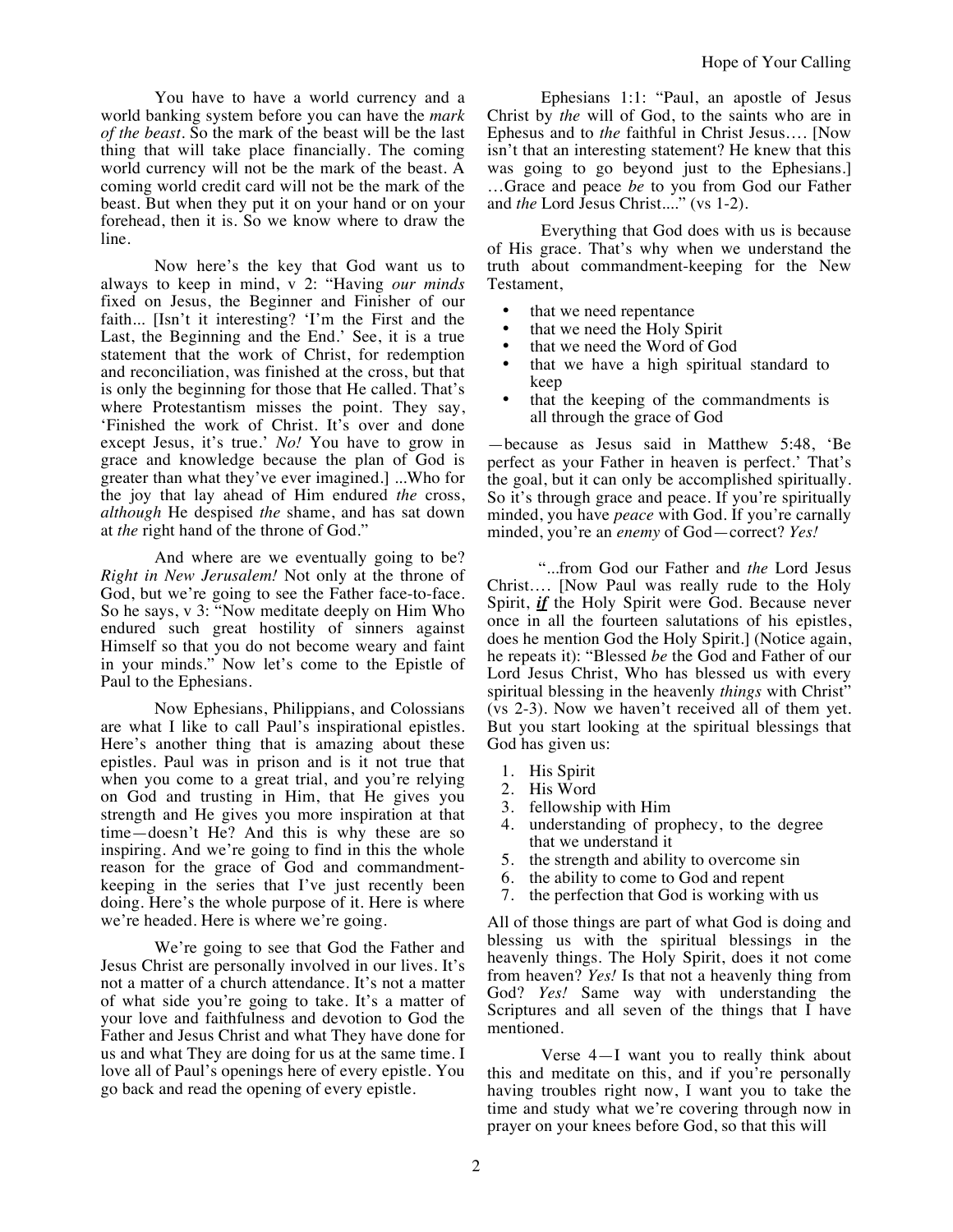- impact your mind
- lift your spirit
- lift your understanding
- give you encouragement

So that you can see that every problem that is external out here, we don't need to let it destroy us within. Now think on this, and also think on this in relationship to the question: Does God know me? Am I important to God?

Verse 4: "According as **He has personally chosen us for Himself**... [Who called you, who led you to repentance? *God the Father did! He has personally chosen you!* Think on that! This is why, brethren, that *brethren are not the property of the ministers.* God is the One Who has called them. We are not the rulers, we're to be the feeders, we're to be the helpers.] ...for Himself..." *Personally chosen us!* Why did I translate that 'personally chosen'? There is a verb in the Greek which you can't find in exactly the same way in any other language. In English it's called a reflexive verb that you do something for yourself, but that involves several words in English. In Greek it's contained in one verb, which is called the middle-voice verb, which is *the one who is doing the action is also receiving the benefit*. The subject is the object and here it's the middle-voice verb that God has done something for Himself, personally choosing us. I don't know about you, but that really gets me all excited.

Now He had this plan "...before *the*  foundation of *the* world... [Because Christ was what? *Slain from the foundation of the world!* Isn't that true? *Yes!* So He had to have the plan all ready to go, so when the world was founded it was put into effect. Notice what God is doing and what we are to be, right here:] ...in order that we might be Holy... [Isn't that an attribute of God?] ...and blameless... [Another word for blameless then is *perfect*.] ...before Him in love" (v 4).

The reason that everything that we do should be based on the love of God, the love of Christ, the love of each other, is because that's what makes everything work spiritually. It's never going to work by human edict or command. It has to work with God's Spirit in us. It has to work because God the Father is personally involved in our lives. Remember what Jesus said that 'if you love Me and keep My commandments that the Father will love you and We,' together—What do we have here? *God the Father and Jesus Christ*—'will make our abode with you.' *Isn't that something?* To have the Spirit of God means that *God Himself is living within you*. So therefore, the external of the physical that we have is really not to be compared to what we shall be.

Now notice our destiny. We have a destiny. "Having predestinated us for sonship to Himself... [To be His children, to be His offspring.] ...through Jesus Christ, according to the good pleasure of His own will" (v 5). So what is the will of God for you? *To be His son; to be His daughter!* Let's look at a couple Scriptures here which verify that. Let's come to 1-John 3.

Now in the New Testament there are two words that can be translated *son* or *children*. One of them is pronounced 'huios' (vee os) and that son of God is a general application. The other one we find here in 1-John 3, which is called 'teknon' and comes from the verb 'teknion.' And teknion means *your own offspring from you.* That's why the *King James Version* translation of sonship as 'adoption' is not correct, because it doesn't matter if you adopt someone they still don't have your own genes and chromosomes—do they? *No!* But with the Holy Spirit of God, begotten by God, what do we have? We can say liken to the spiritual genes and chromosomes from God the Father—correct?

So that's why it says here, 1-John 3:1: "Behold!.... [That means look! Pay attention! And if we could put some emphasis in it in English—this is fantastic!] ...What *glorious* love the Father has given to us, that we should be called the children of God!" The 'teknon' of God, *His own offspring by the begettal of His Holy Spirit.* That's something. God the Father, the Great Sovereign of the universe, with Jesus Christ at His right hand, He is the One Who intervened in your life.

Now let's come to 2-Corinthians 6. Let's see where Paul expands on this a little further. 2- Corinthians 6:17: "Therefore, come out from the midst of them and be separate,' says *the* Lord, 'and touch not *the* unclean, and I will receive you... [that's spiritually and physically, as well.] ...And I shall be a Father to you, and you shall be My sons and daughters'… [what a promise!] …says *the* Lord Almighty" (vs 17-18).

Now let's come to Revelation, the fourth chapter, and let's see where all of this emanates directly, personally. And John was given the vision to see the throne of God. This is where all of this is coming from directly to us. That's why this is so great. Our calling is so magnificent. It is spiritual and it's spiritually understood. And it's the secret plan of God! How is He going to call out of this world a people for Himself and the world not even understand it? *He does it with His Spirit! He does it with His Word!* And here is where it emanates from.

John was told, 'Come up here, into heaven.' Revelation 4:2: "And immediately I was in *the* Spirit; and behold, a throne was set in heaven, and *one was* sitting on the throne. And He Who *was*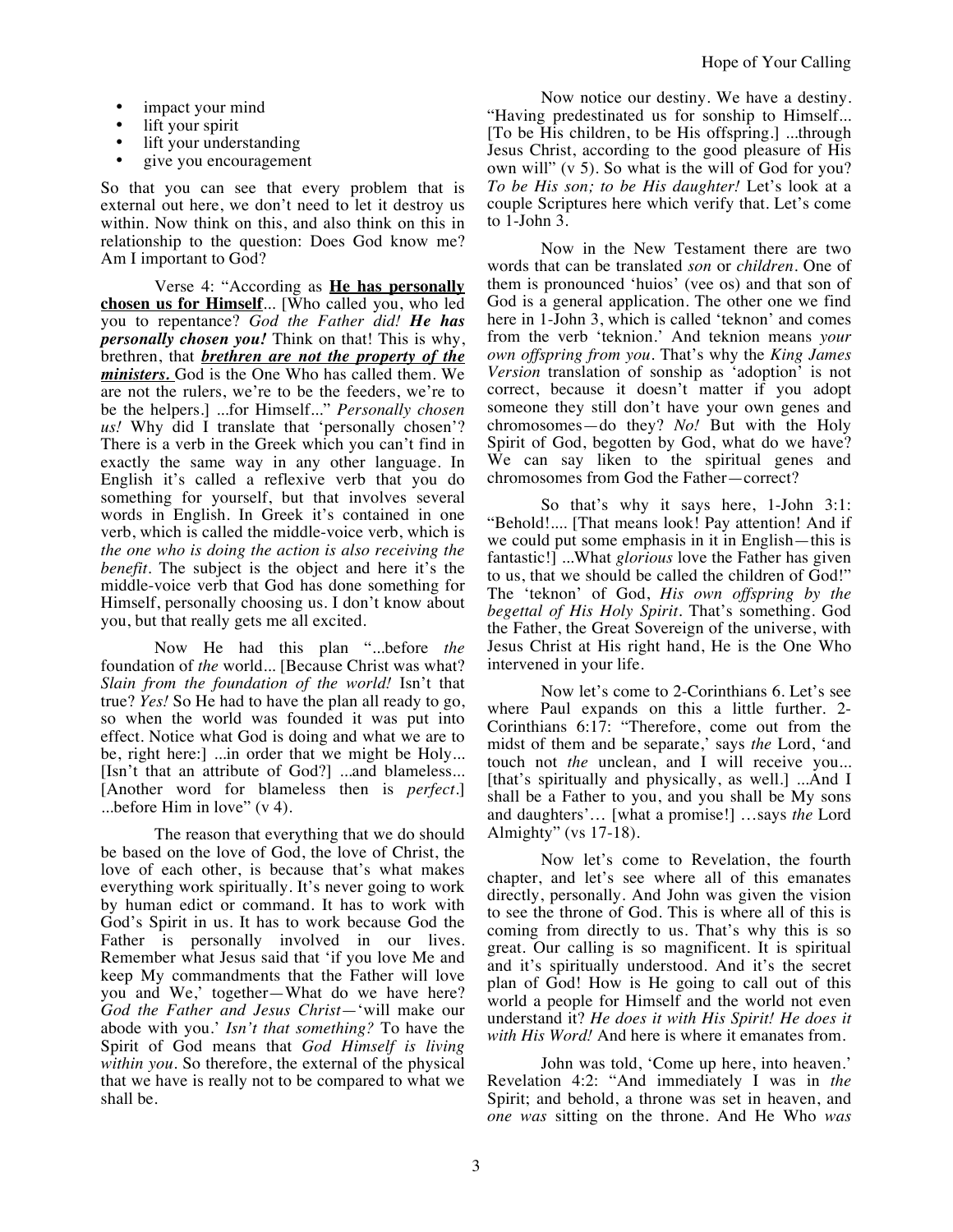sitting was in appearance like a jasper stone and a sardius stone; and a rainbow *was* around the throne, like an emerald in its appearance" (vs 2-3). This is where God the Father is. Christ is at His right hand. This is where we get

- our source
- our power
- our strength
- our begettal
- our growing in grace and knowledge

—from God the Father and Jesus Christ. That's why every epistle of Paul starts out that way. So if we can, with God's Spirit, let that uplift us in understanding and open our minds in greater appreciation, this is going to help us through the troubling times that are here.

"And around the throne *were* twenty-four thrones; and on the thrones I saw twenty-four elders sitting, clothed in white garments; and they had on their heads golden crowns. And proceeding from the throne were lightnings and thunders and voices; and seven lamps of fire, which are the seven Spirits of God... [Which it says over in Rev. 5 are the seven eyes of God.] ...*were* burning before the throne. And before the throne *was* a sea of glass, like crystal. And around the throne and over the throne *were* four living creatures, full of eyes before and behind" (vs 4-6). Then it describes them. Then it says they call, 'Holy, holy, holy, Lord God Almighty.'

This is the scene, brethren. This is where the plan of God is being carried out. This is the *headquarters of the universe*. So it is true, we all get our instructions from headquarters—*God's!* Isn't that amazing? So this is the setting.

Ephesians 1:5: "...to the good pleasure of His own will." This means

- God has *called* you!
- He has *given* you His Spirit!
- He *loves* you!
- He *wants* you!
- He *needs* you!
- He *desires* you to be in His kingdom!
- He *desires* you to live forever with Him!

## *Keep that in mind whenever any troubles come. Don't let anything blot that out.*

Verse 6: "To *the* praise of the glory of His grace, wherein He has made us objects of *His* grace in the Beloved Son." Think of that! What does God think about? *His plan!* We are involved in God's plan and all the brethren that He has called. That's the central object and focus of what He is doing spiritually right now. After that then comes prophecy.

Verse 7: "In Whom we have redemption through His blood, *even* the remission of sins, according to the riches of His grace, Which He has made to abound toward us... [Grace upon grace. Have you heard that? *Yes! John 1.* Everything that we do through the Spirit of God is by the grace of God.] ...made to abound toward us in all wisdom and intelligence... [I want you to think about this]: ...**Having made know to us the mystery** [secret] **of His own will**..." (vs 7-9). We have it in the Word of God—isn't that something?

Just think of the world out there. They don't know about God. They don't know who He is, where He is, what He's doing. A lot of people don't believe there is God, so they think they're god. Well, the true God *has given to us the understanding of His secret plan,* and it's contained in His Word and the framework of it is contained in the Sabbath and Holy Days. The very thing the world hates and rejects is what God uses to reveal His will. Isn't that amazing?

"...according to His good pleasure, which He purposed in Himself" (v 9). Now I don't know exactly how that works, so we can ask the question of ourselves individually: Why did God call me? *Because you look and examine who you are,* as I do myself and know that *I have absolutely nothing I didn't receive.* Everything physical, everything spiritual, ability to know and everything all comes from God, every bit of it! And like Paul told those who were arguing about various philosophies there in Athens, he says, 'In God we live and move and have our being.' So all the glory goes to God. Everything that we do comes from God.

God loves us and we love Him. And we love Him not only just in keeping His commandments, but we love Him emotionally and spiritually and mentally, and in everything that we do. 'He's made known to us.'

Verse 10: "That in *the Divine* plan for the fulfilling of *the* times, He might bring all things together in Christ... [It's all going to come together and where is that finality of that plan depicted? *Revelation 21 & 22*—right? *Yes!*] ...both the things in the heavens and the things upon the earth." So we are involved in something that is really awesome and fantastic and absolutely magnificent. Us little ole peons down here, as the rest of the world would look at us.

Verse 11: "*Yes,* in Him, in Whom we also have obtained an inheritance..." Wonder what that inheritance is going to be like in New Jerusalem? What did Jesus promise the disciples on the Passover night? *He said, 'I go to prepare a place for you.'* I wonder what that's going to be like? I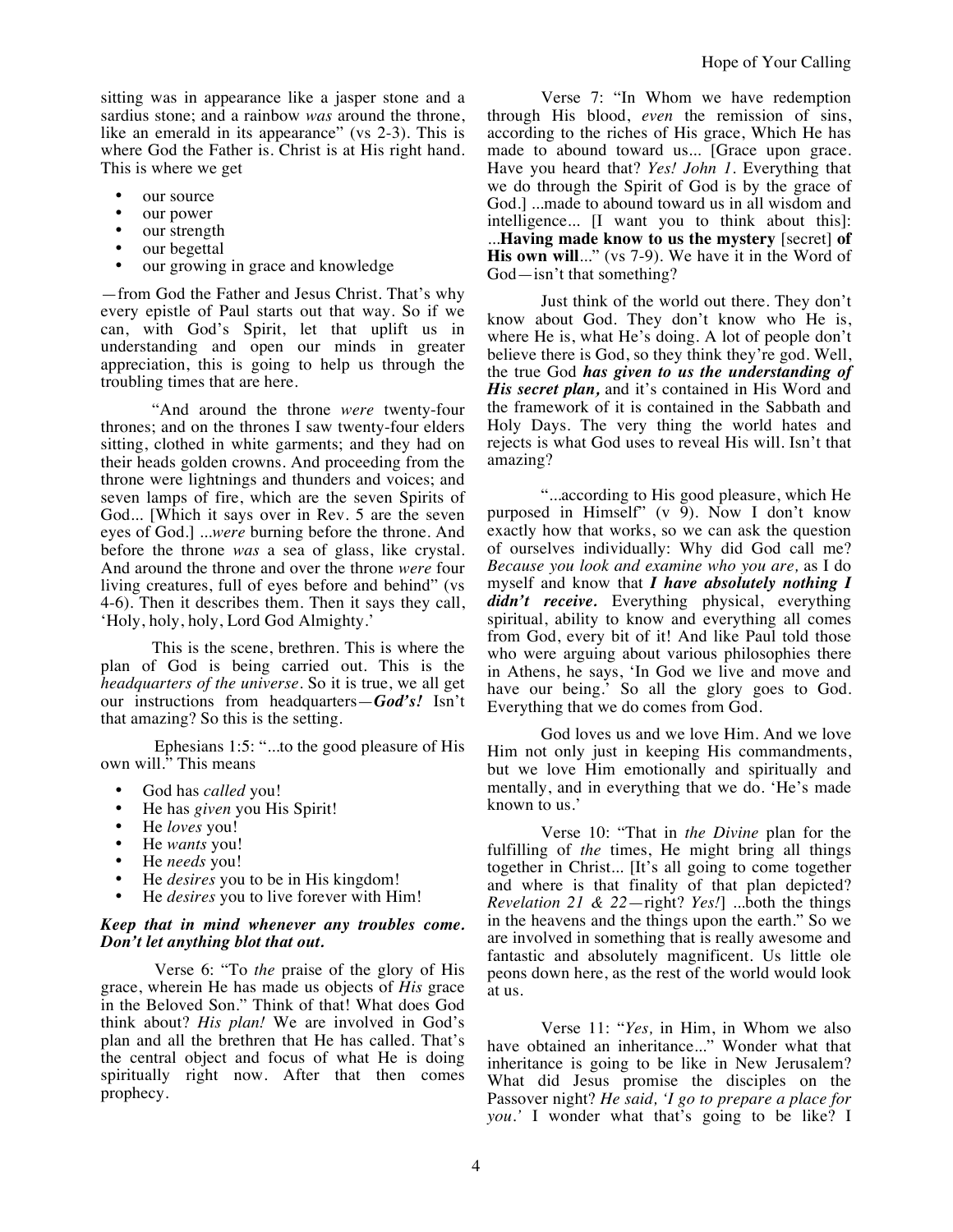wonder what it's going to be like to live in New Jerusalem? Just like we're made of the dust of the earth and all these things around us are made of different forms of dust of the earth, so there are things composed of spirit which are not living beings. They are spiritual things. New Jerusalem is a spiritual structure composed of spirit so that spirit beings can live in it. And I wonder what it's going to be like.

I know Dolores and I have thought of this many times, I wonder what it's going to be like, we go into wherever the place Jesus has prepared for us. I don't know if there's going to be nameplate with our new name there or not, could be. I don't know if an angel is going to lead in there, probably be angels, Christ can't lead every one of us to where we're going to be. And He opens the door and we look in and here's our new place where we're going to live. And He takes us over to the closet and He opens up the closet and here are all these spiritual clothes hanging there, if we could picture it that way. God wears spiritual clothes—doesn't He? Christ in vision, John saw Him with a robe, that clothed down to His feet—correct? That had to be made of spirit, otherwise He wouldn't be able to have it. Then look around and understand—

- no more war
- no more Satan
- no more sorrow
- no more crying
- no more death

This is what we need to keep our minds on. "...inheritance, having been predestined according to His purpose... [This is why the love of God becomes so important. The world wants God to love them and accept them in their sins as they are, but God wants us to know that He loves us, and that we need to love Him back with all our hearts, and mind, and soul, and being. It goes that way.] ...Who is working out all things according to the counsel of His own will.... [And is not the will of God perfect? Is not the plan of God perfect? *Yes, indeed!*] …That we might be to the praise of His glory, who first trusted in the Christ' (vs 11-12). Can you imagine that? The angels are going to see all of us born into the Kingdom of God, and they are going to be singing praises to God because we're His children. I can't imagine that, but it's going to happen. About the closest I can get to that, come over here to Revelation 5. If you have *The Messiah* at home, crank it out and listen to it again.

Revelation 5:9: "And they sang a new song, saying... [This is the song for us, but they're singing it to let us know that it's there for us.] ...'Worthy are You to take the book, and to open its seals because You were slain, and did redeem us to God by Your own blood, out of every tribe and language and

people and nation, And did make us unto our God kings and priests; and we shall reign on the earth'" (vs 9-10). Think about reigning forever, brethren, into the ages of eternity.

"And I saw and heard *the* voices of many angels around the throne, and *the voices* of the living creatures and the elders, and thousands of thousands... [Whew! What that's going to be like.] ...saying with a loud voice, 'Worthy is the Lamb Who was slain to receive power, and riches, and wisdom, and strength, and honor, and glory and blessing'.... [And that's part of our inheritance.] ...And every creature that is in heaven, and on the earth, and under the earth, and those that are on the sea, and all the things in them, I heard saying, 'To Him Who sits on the throne, and to the Lamb, *be*  blessing, and honor and glory, and sovereignty into the ages of eternity'" (vs 11-13).

So if we keep this fixed in our minds, the fact that God Himself is personally dealing with us, this is going to help us through anything that comes along.

## (go to the next track)

Ephesians 1:11: "*Yes*, in Him... [that is Christ] ...in Whom we also have obtained an inheritance, having been predestinated according to His purpose, Who is working out all things according to the counsel of His own will; That we might be to *the* praise of His glory, who first trusted in the Christ; In Whom you also trusted after hearing the Word of the Truth... [So this is all about the calling that we have here.] ...the gospel of your salvation; in Whom also, after believing, you were sealed with the Holy Spirit of promise: (vs 11-13). That is the begettal which comes from God the Father, so the Holy Spirit contains two elements:

- 1. the begettal of the Father
- 2. the Spirit of Christ

so we can have the mind of Christ. We are sealed. Now what does this tell us in relation to the 144,000? We can't be part of the 144,000 because they are sealed when? *During the Tribulation!*

Let's come back here to John 14 and let's see that. John 14. Let me just mention this: The more you study the Bible and the more you understand the Bible, that only comes through prayer and study and God's Spirit, and loving God, and all of that. Then you look at the religions of the world and even the religions within the Churches of God and you will see how they're missing the mark so greatly.

I just heard a man who is a well known Sunday-keeping evangelist and he gave a very good sermon on how to cope with difficulties and problems. He was very sincere in what he did. He said the thing that kept him going in times of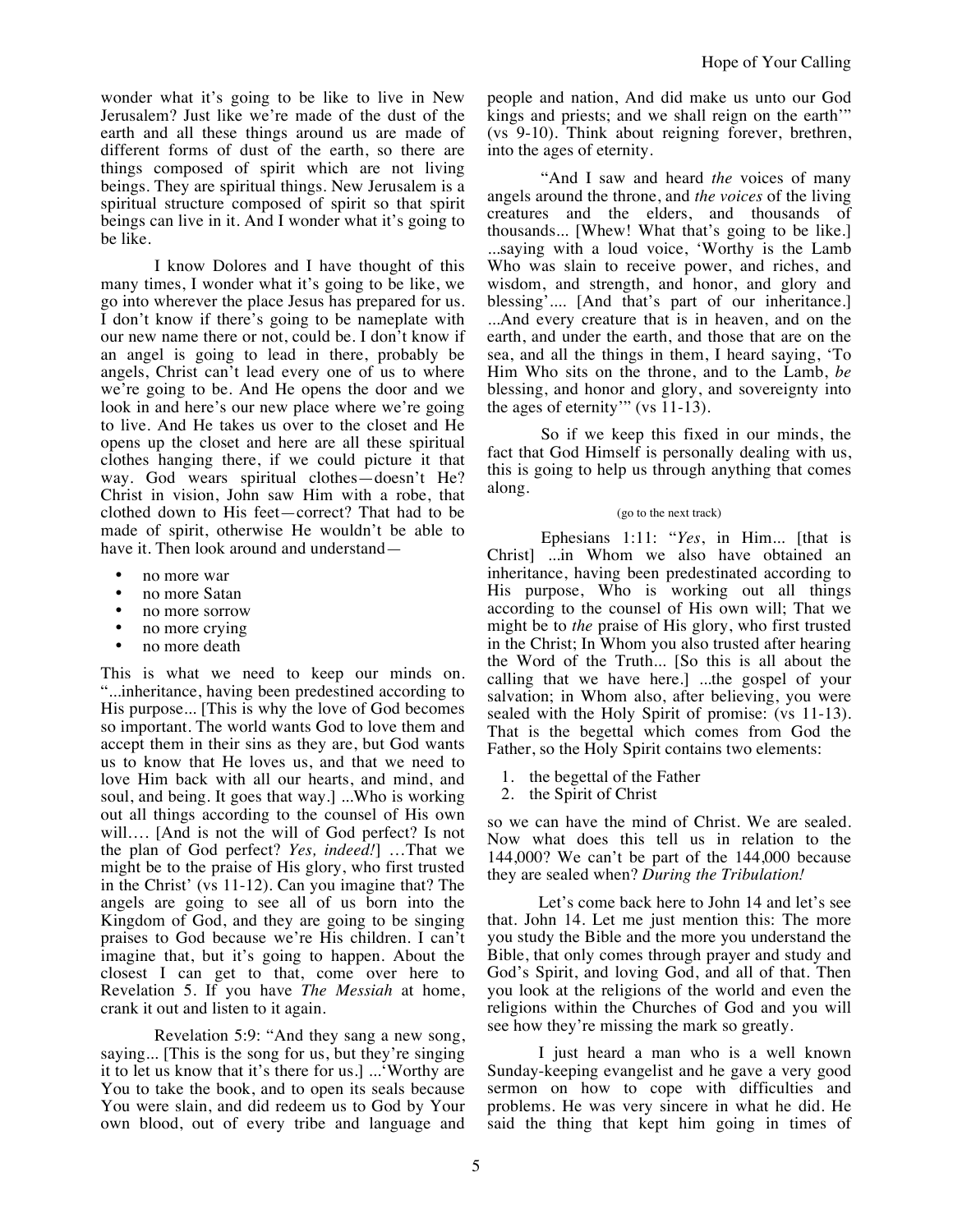difficulty was that he had to prepare a sermon for every Sunday. Then when he got to the end he said, 'Well, we're all going to be in heaven.' So it was very interesting in how he really did not emphasize the Spirit of God, though he gave good steps to do, though he said, 'Look to God,' and all that sort of thing. So it is true they have an understanding to a certain point, but this is why with the Spirit of God and constantly study, growing in grace and knowledge—and let's understand this: *Never do we arrive until the resurrection.* So whatever we know today, that's fine, but we better learn some more down the road. We can never become stagnant, because the Spirit of God is not stagnant. When you become stagnant, you become lukewarm, like it says of the Laodiceans.

Now here John 14:21: "The one who has My commandments and is keeping them, that is the one who loves Me; and the one who loves Me shall be loved by My Father, and I will love him and will manifest Myself to him." That's how you were called. God the Father and Christ working together.

As I've mentioned before, there is a signal event in your life when you can look back and you can say, 'That's when it began.' Now it may be something that is not spectacular. It wasn't a bolt of lightning from heaven. It wasn't any of that. It was some event in your life that God interacted with you and that event, and you knew that it was God and you knew that something was different.

Verse 23: "Jesus answered and said to him, 'If anyone loves Me, he will keep My word... [That means the whole message of Christ.] ...and My Father will love him, and **We**... [I want to emphasize the 'We.' That why in every introduction of the epistles by Paul, it is 'Grace and peace be to you from God our Father and the Lord Jesus Christ. It is 'We.' That's who the 'We' are, that's who the 'Us' are. Going clear back to Gen. 1:26, 'Let **Us** make man in Our image after **Our** likeness.] ...We will come to him and make **Our** abode with him.'"

Think of that. What a tremendous blessing, what a tremendous calling. You can look around, if it's a trouble or difficulty you'll get through it. When you get through it and God inspires you—and I found this, whenever I'm really, really, really inspired, then something carnal happens afterwards. That is the operation of being kept humble. I'm sure you've experienced that—haven't you? *Yes, indeed!* That's so we always know that it comes from God.

Now let's come to 1-John 3 again; let's see something else here. We'll look at the Father part of the Spirit. 1-John 3:9: "Everyone who has been begotten... [Because in order to be a son or daughter or children, 'teknon' of God, you must receive the Holy Spirit from God the Father as a begettal, so you

become His child.] ...Everyone who has been begotten by God does not practice sin... [*King James* says 'cannot sin,' that's impossible. Does not *practice* sin, because God's Spirit will reveal the sin to us so we can repent.] ...because His seed... [And the Greek there is 'sperma.' Sound familiar with human procreation?] ...Everyone who has been begotten by God... [that's the Father] ...does not practice sin because His seed... [And obviously that's talking about the seed of begettal—right?] ...His seed *of begettal* is dwelling within him, and he is not able to *practice* sin **because he has been begotten by God**." That's the element from the Father.

Now Romans 8, let's look at the other element of it. I think, brethren, in understanding God's grace and commandment-keeping, that everything from Rom. 1:16 thru Rom. 8 is one complete unit with all the components to give us understanding. Romans 8:9: "However, you are not in *the* flesh, but in *the* Spirit... [That's the way that God looks at you, though you still have a fleshly body. You are not categorized as being carnal. You're categorized by God as being spiritual.] ...but in *the* Spirit, if *the* Spirit of God is indeed dwelling within you.... [And we just saw that it is 'We,' the Father and the Son.] ...But if anyone does not have *the* Spirit of Christ, he does not belong to Him. But if Christ *be* within you, the body *is* indeed dead because of sin; however the Spirit *is* life because of righteousness…. [Here is the second component of the Spirit of God]: …Now if **the Spirit of Him Who raised Jesus from** *the* **dead is dwelling with you**... [That's from the Father. That is the begettal.] (And when it comes time to be born again, he says): ...Now if the Spirit of Him Who raised Jesus from *the* dead is dwelling within you, He Who raised Christ from *the* dead will also quicken your mortal bodies because of His Spirit that dwells within you."

Now let's do a little 'chest beating' here, 'arm beating,' whatever. Paul said that as we have *borne the image of the earthy*—do we have that? Are we made of the dust of the earth? *Yes!* You walking around in the flesh is a guarantee that you will have a spiritual body, because he says 'as we have borne the image of the one of dust, so shall we bear the image of the spiritual.' That's why we're made in His image. So what we're talking about is not some ethereal thing way out here, we're talking about a realistic thing of how God is spiritually dealing in our lives. Then this helps us to be able to

- keep our focus
- keep our purpose
- keep our eyes fixed on Christ

when there are times of troubles and difficulties and trials, and we're surely going to face them.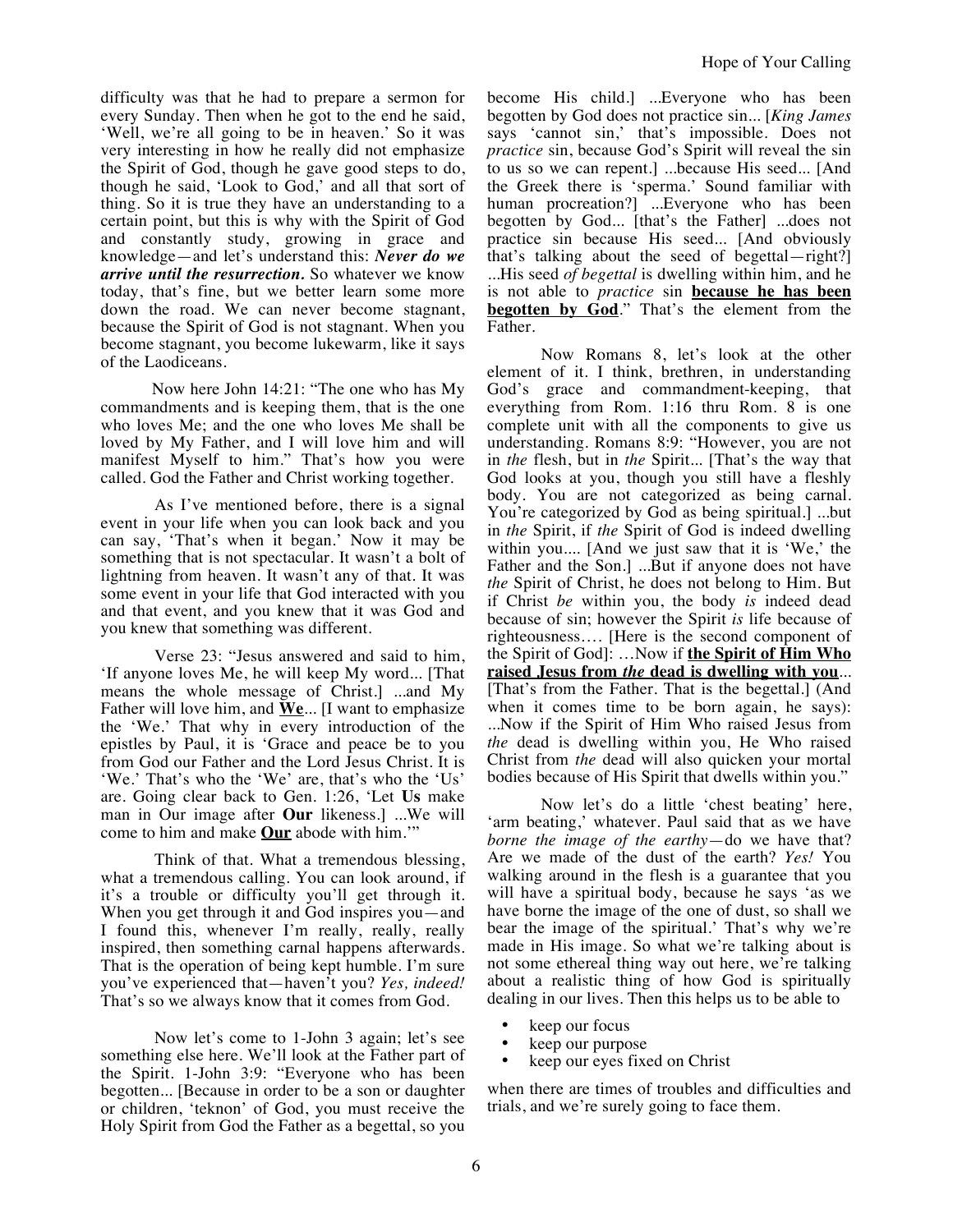Let's come back to Ephesians 1:13, again. We haven't gotten very far—have we? "...sealed with the Holy Spirit of promise, which is *the* earnest of our inheritance until *the* redemption of the purchased possession, to *the* praise of His glory" (vs 13-14). Isn't that something? God is investing in us and He's going to cash it in. Think of it that way.

Let's see what Paul says. I think that Ephesians 3 is really one of the most inspiring and uplifting parts of the Bible. Ephesians 3:1: "For this cause I, Paul, *am* the prisoner of Christ Jesus for you Gentiles." Now isn't it interesting, too, that even in trials and difficulties you have sometimes the most important spiritual insights in your life and understanding of God—isn't that true? That's what Paul had. And this is the time that God decided to give this revelation to Paul and the apostles.

"If indeed you have heard of the ministry of the grace of God that was given to me for you; How He made know to me by revelation the mystery... [That's the secret of God.] ...(even as I wrote briefly before, So that when you read *this,* you will be able to comprehend my understanding in the mystery of Christ), Which in other generations was not made known to the sons of men... [Now how many years is that? Well over 4000 years God didn't make it known. That's amazing—isn't it? That's why there's the second resurrection. There's got to be!] ...was not made known to the sons of men, as it has now been revealed to His Holy apostles and prophets by *the* Spirit" (vs 2-5).

Spiritually understood. What did he say? Spiritual things are understood by spiritual means. What are the spiritual means?

- 1. the Word of God
- 2. the Spirit of God
- 3. by being able to love God

Those are the spiritual means by which God reveals these things to us.

"That the Gentiles might be joint heirs, and a joint body, and joint partakers of His promise in Christ through the Gospel, of which I became a servant according to the gift of the grace of God, *which* was given to me through the inner working of His power" (vs 6-7). So whatever we are to do as ministers and teachers it has to be with God's inner working of His Spirit

- to teach
- to help
- to educate
- to uplift

And I found this brethren, the worst way to correct people is to give a sermon and expose every sin in the congregation and attack every sin publicly. I did that once, because that's how we were taught to do

it. It took me two or three years to win back the congregation after that and I don't do that anymore. *The best way for correction is to be inspired to change.* Is that not true? Because when you're inspired to change, it's from the inside and you want to—isn't that correct? When someone is beating you over the head with the Bible, you don't want to change. You may be convicted that, yes, you're wrong, but the real thing to motivate that change is the Spirit of God. So you must be inspired to change. When you keep this before you and keep this in mind, you're going to want to change—right? *Yes!* You're not going to want to keep old carnal things around. *No!* Get rid of them. Now notice how Paul viewed himself, even though he was the apostle to the Gentiles.

Would that we all as elders and ministers keep this same attitude here. "To me, who am less than the last of all the saints... [Where's the hierarchy here? *It's not there*—is it?] ...was this grace given, that I might preach the gospel among the Gentiles—*even* the unsearchable riches of Christ... [Which is what we are covering today.] ...And that I might enlighten all *as to* what is the fellowship of the mystery that has been hidden from the ages in God, Who created all things by Jesus Christ; so that the manifold wisdom of God might now be made known through the Church to the principalities and the powers in the heavenly *places*"  $(vs 8-10)$ .

Brethren, the knowledge that God gives us, even principalities and powers don't understand. Isn't that something? Think about it! Think about the love of God that He would call us and grant us this knowledge and this understanding. That's fantastic, but it's also tremendously humbling—isn't it? Just like it was with Paul here.

Now v 11: "According to *His* eternal purpose, which He has wrought in Christ Jesus our Lord, In Whom we have boldness and *direct* access with confidence through His *very* own faith... [That is His sacrifice and His shed blood.] ...So then, I beseech you... [Here he is in chains. Everyone could feel real sorry for him.] ...I beseech *you* not to faint at my tribulations for you, which are *working for* your glory…. [Notice the attitude that he had]: …For this cause I bow my knees to the Father of our Lord Jesus Christ... [continually] ...Of Whom the whole family in heaven and earth is named... [Think of that! Going to be of the family of God.] ...That He may grant you... [Now this is what we need right now, more than anything else, more than what the details of the *church wars* are. This is what we need the most.] ...That He may grant you, according to the riches of His glory, to be strengthened with power by His Spirit in the inner man…. [Strengthened with the power and Spirit of God.] …That Christ may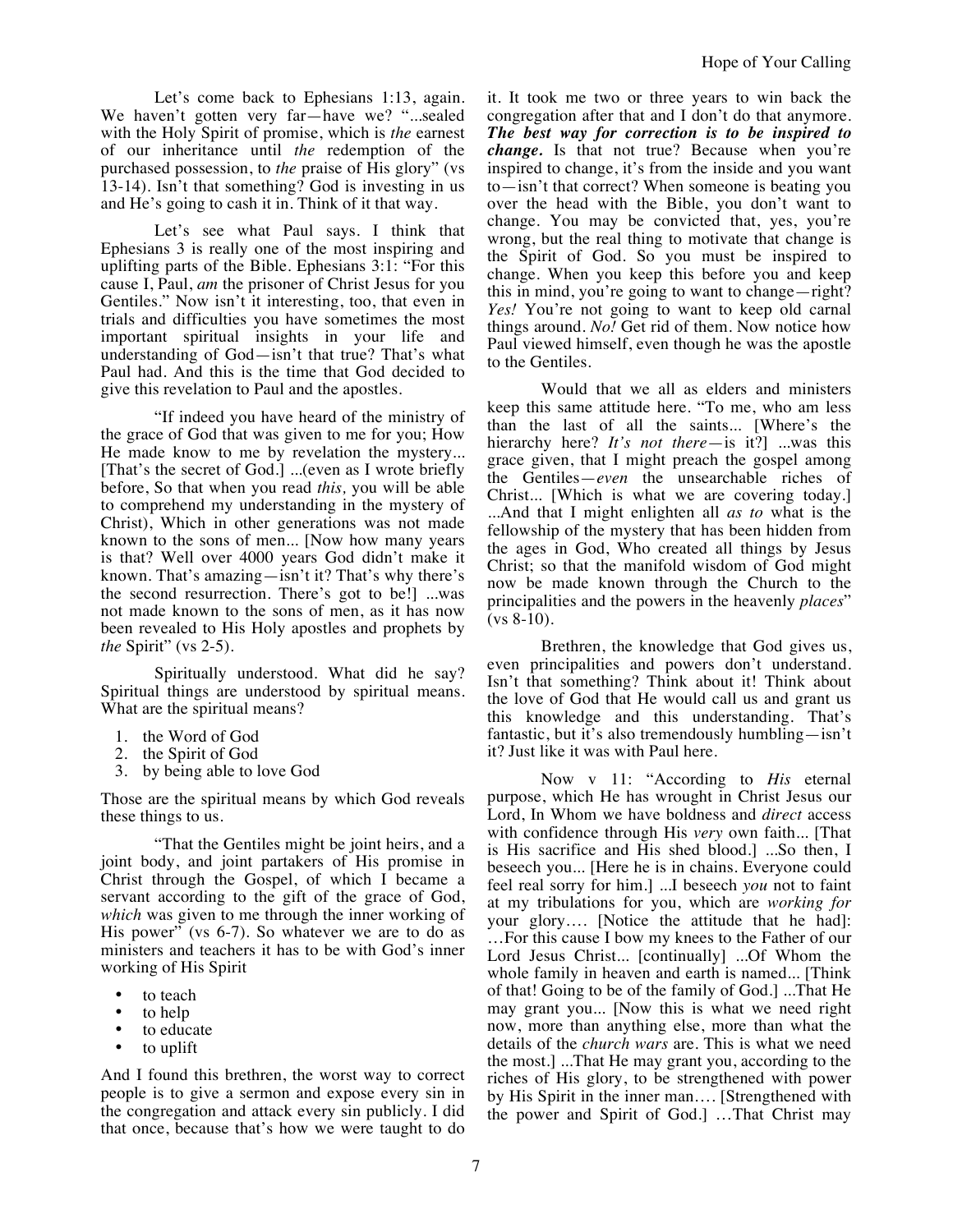dwell in your hearts by faith" (vs 11-17). That we have *the love, the faith, the hope.* What we're talking about here is *the hope*.

"*And* that being rooted and grounded in love..." (v 18). This is why love gives us the understanding. This is why it's so important. I've had people say when they come and visit you that they are astounded at the love that you all have for each other. That's great, that's wonderful. Because we want, when brethren come in, we want them to be loved, not judged. We want them to be welcome, not separated. We want them to understand God loves them and we love them. That's how we can help them more than anything else.

"...you may be fully able to comprehend... [To grasp, to realize, to understand.] ...with all the saints what is the breadth and length and depth and height... [of God's plan and purpose for us. Isn't that something? This doesn't come all at once. This comes a bit at a time, a bit at a time, a bit at a time.] ...And to know the love of Christ, which surpasses *human* knowledge... [*This is our destiny.* This is the predestination that God put in His plan for those who answer His call will receive—right here]: ...**that you may be filled with all the fullness of God**" (vs 18-19). That's the destiny, brethren. *Filled with all the fullness of God*.

Now notice, it's going to be done, v 20: "Now to Him Who is able... [that is has the power] ...to do exceeding abundantly above all that we ask or thin, according to the power that is working in us…. [That's why it's going to be an amazing thing at the resurrection—isn't it? *Yes, indeed.*] …To Him *be* glory in the Church by Christ Jesus throughout all generations, even into the ages of eternity. Amen." (vs 20-21).

Now let's finish by coming back to Ephesians 1 again, and let's see Paul's prayer for us. I think these words are absolutely inspiring, eloquent, uplifting and sustaining in everything.

Ephesians 1:15: "For this cause... [The whole cause of what he wrote here in the first part and all the rest in the book of Ephesians.] ...I also, after hearing of the faith in the Lord Jesus that is among you, and the love toward all the saints, Do not cease to give thanks for you, making mention of you in my prayers; That the God of our Lord Jesus Christ, the Father of glory, may give you *the* spirit of wisdom and revelation in the knowledge of Him" (vs 15-17). That's what it means to grow in grace and knowledge.

"*And* **may the eyes of your mind be enlightened in order that you may comprehend what is the hope of His calling, and what is the riches of the glory of His inheritance in the saints,**  **And what is the exceeding greatness of His power toward us who believe, according to the inner working of HIs mighty power**" (vs 18-19). And as he was writing these things, he was in chains. I am amazed at the tremendous inspiration that God gave him in spite of those circumstances.

"...according to the inner working of His mighty power, which He wrought in Christ, when He raised Him from *the* dead, and set Him at His right hand in the heavenly *places,* far above every principality and authority and power and lordship, and every name that is named—not only in this age, but also in the *age* to come... [the Kingdom of God] ...For He has subordinated all things under His feet, and has given Him *to be* head over all things to the church, Which is His body—the fullness of Him Who fills all things in all" (vs 19-23). So this is how, brethren, we can have the

- spiritual strength
- love
- endurance
- hope
- faith

to face whatever may come, however it may fall. And that we can, brethren, encourage others. There are going to be a lot of people going to need some encouragement, need some understanding and you can be one of those to help them.

*So let's all stay close to God, grow and overcome, and help as many as we can.* 

## Scriptural References:

- 1) Hebrews 12:1-3
- 2) Ephesians 1:1-5
- 3) 1-John 3:1
- 4) 2-Corinthians 6:17-18
- 5) Revelation 4:2-6
- 
- 6) Ephesians 1:5-12 Revelation 5:9-13
- 
- 8) Ephesians 1:11-13<br>9) John 14:21, 23 9) John 14:21, 23
- 10) 1-John 3:9
- 11) Romans 8:9-11
- 12) Ephesians 1:13-14
- 13) Ephesians 3:1-21
- 14) Ephesians 1:15-23

Scriptures referenced, not quoted:

- Revelation 9<br>• Matthew 5:4
- Matthew  $5:48$ <br>• Revelation 5
- Revelation  $5 \cdot$  Iohn 1
- John 1
- Revelation 21, 22
- Genesis 1:26
- Romans 1:16 thru Rom. 8

Also referenced: Sermon Series: